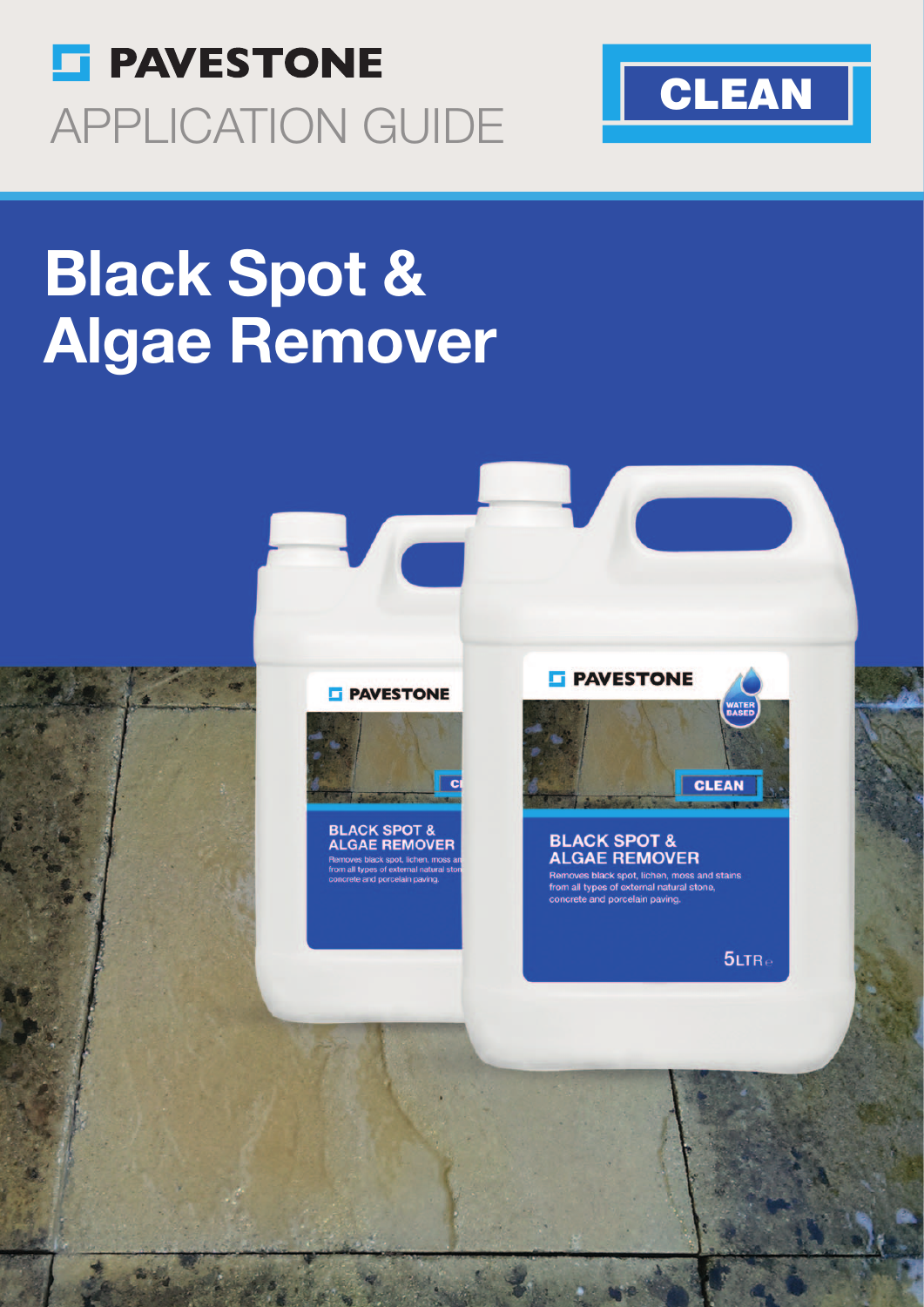## **S** PAVESTONE

### Black Spot & Algae Remover APPLICATION GUIDE

Date: 01/08/2021

**CLEAN** 

Ready to use deep cleaning solution that works on a wide range of outdoor surfaces to keep your patio, garden path and driveway looking their best all year round.

#### Technical Features

- Deep cleaning
- Controls & removes organic soiling
- Algae, mould, lichen, mildew
- Spray on formula
- Helps prevent re-growth
- Easy to use
- Interior & exterior
- **High performance**

#### **Coverage**

|                  | 1 LTR | 5 LTR                     | <b>25 LTR</b> |
|------------------|-------|---------------------------|---------------|
| Surface cleaning | N/A   | 50 M <sup>2</sup> /bottle | N/A           |
| Deep stripping   | N/A   | 25 M <sup>2</sup> /bottle | N/A           |
| Extreme cases    | N/A   | 15 $M^2/b$ ottle          | N/A           |



#### Directions for use

#### MANUAL APPLICATION: FLOORS



Fill a light pressure sprayer with the solution. Do not dilute.



Set the pressure between 0.5 and 1 bar. Apply an even layer to the surface.



Leave the solution to penetrate the surface. Leave for 1-5 hours depending on the level of soiling.



Keep off of surfaces, while the solution is active. Keep pets and children away.



Rinse well with plenty of water. Allow surfaces to dry before allowing traffic or applying porcelain protector.